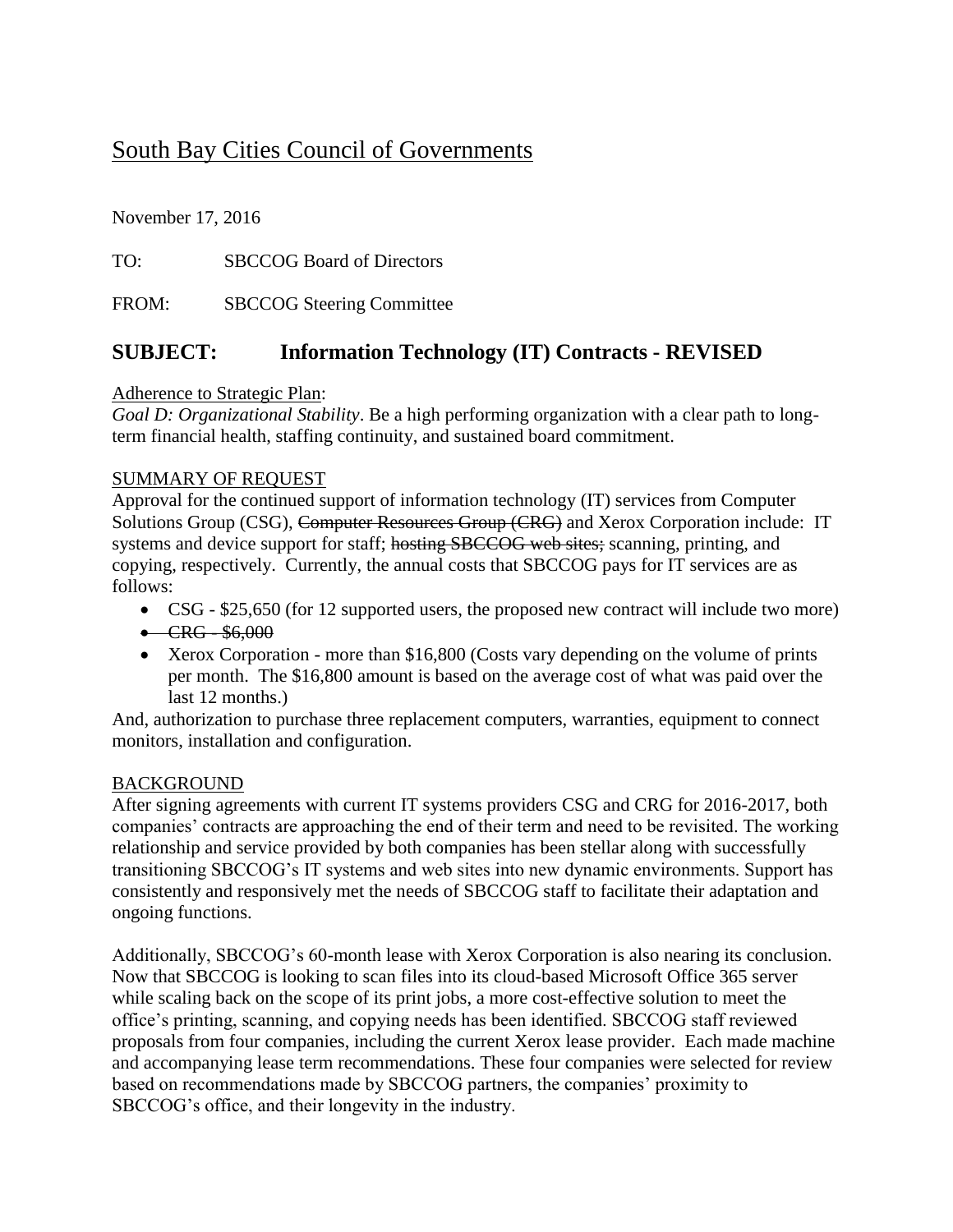#### IT Systems Contracts

The recommendations were compared by SBCCOG staff and are listed on the attached spread sheets.

Based on the firms' assessments and associated costs which all include ongoing maintenance, the SBCCOG staff is recommending the following:

- 1) **Contract with Computer Solutions Group (CSG) for IT Management and Customer Support:** SBCCOG staff recommends signing a 3 year/36-month agreement with CSG to continue to manage and provide support for the SBCCOG's IT systems. CSG has been in business for 20 years and has proven to be capable of servicing SBCCOG's needs over a long-term agreement.
- **2) Contract with Civic Resource Group (CRG)**: SBCCOG staff recommends signing a 3 year/36-month agreement with CRG to continue hosting and developing SBCCOG's web sites. CRG has worked with SBCCOG partners such as Los Angeles County Metropolitan Transportation Authority (Metro) and Southern California Association of Governments (SCAG) while being in business for over 15 years. **TABLED BY STEERING COMMITTEE TO GET MORE INFORMATION**
- 3) **Lease with Xerox Corporation:** SBCCOG staff recommends signing a 5 year/60 month lease agreement with the current lease provider, Xerox Corporation. Xerox Corporation provided the most cost-competitive proposal that allows staff to easily interface with a machine that tracks print job types, reduces print waste, seamlessly connects to devices and servers, and produces and compresses high-resolution scans. Furthermore, the lease agreement includes support, maintenance, and automated supply replenishment that will save SBCCOG staff time and resources. Q Dox, Xerox Corporation's Agent, has worked with SBCCOG over the past 5 years providing a high quality of service and has been in business for more than 15 years.
- **4) Authorization to Buy Equipment:** CSG also did an analysis of the office equipment and prepared an equipment replacement plan. They are recommending replacement of 3 computers.

### FUNDING

SBCCOG staff is recommending 36-month and 60-month agreements for CSG, CRG and Xerox Corporation, respectively because these are the industry standards for long-term agreements and will save SBCCOG money.

- CSG's agreement will cost \$27,570 which is \$1,920 more than currently because we will be adding 2 more supported users.
- CRG's annual contract cost is \$5,100.
- Xerox Corporation's agreement can potentially save roughly \$30,000 over the 60-month period pending the amount of printing. Annual lease cost would be approximately \$11,207 depending on use. The current lease options allow for changes in equipment and software as technology changes over time. The SBCCOG will have the opportunity to renegotiate the lease before the term of the 60-months is over if desired. All leases offer the same terms to allow this renegotiation.
- The quote received for purchasing computers and ancillary equipment and installation is \$4,349.50. With approval to purchase, staff will review prices for this equipment to